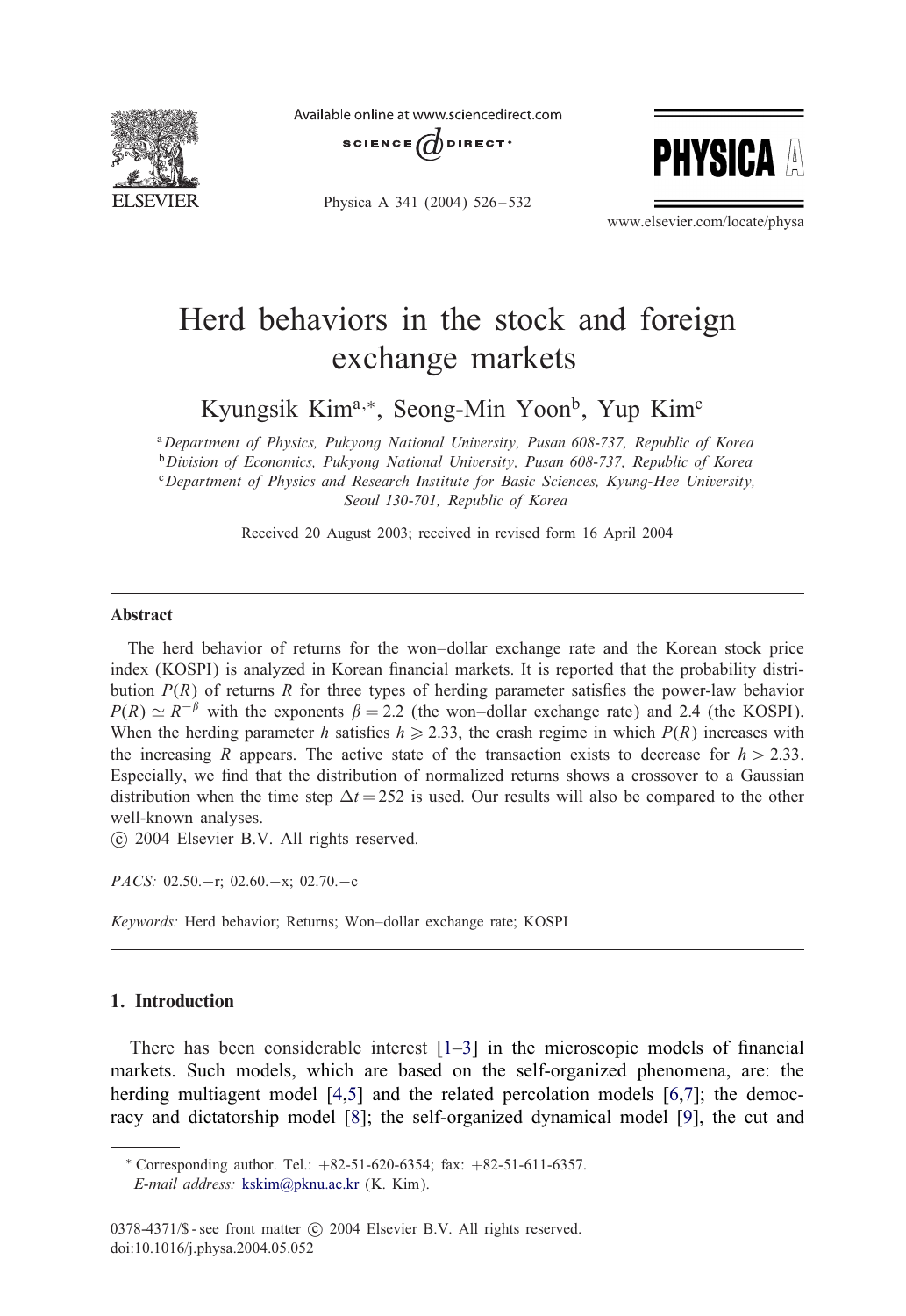paste model; and the fragmentation and coagulation model [\[10\]](#page--1-0). One of important microscopic models is the herding model  $[11,12]$ , in which there exist some degrees of coordination among a group of agents who share the same information or the same rumor and make a common decision in order to create and produce returns. Recently, a theoretical model [\[5\]](#page--1-0) for this herding behavior has been proposed. In this model, the probability distribution of returns shows a power-law behavior for the herding parameter below a critical value. But the financial crashes yield an increase in which the probability of large returns exists for the herding parameter larger than the critical value. In particular, the distribution of normalized returns has the form of the fat-tailed distributions [\[13\]](#page--1-0) and a crossover towards the Gaussian distribution can be shown in financial markets.

In the previous work [\[14\]](#page--1-0), the theoretical models and numerical analyses for the volume of bond futures transacted at the Korean futures exchange market were presented. The number of transactions for two diFerent delivery dates were the principal consideration. In that work, the decay functions for survival probabilities [\[15,16\]](#page--1-0) were discovered in the analysis of the bond futures. The tick dynamical behaviors of the bond futures price using the range over standard deviation or the R/S analysis treated in the future Korean exchange market [\[17\]](#page--1-0) were also studied. The recent work [\[18\]](#page--1-0) on Norwegian and US stock markets has shown that there exist the notable persistence caused by long-memory in the time series. The numerical analyses based on multifractal Hurst exponent and the height–height correlation function have also been used mainly for long-run memory eFects. It was demonstrated in particular that the form of the probability distribution of the normalized return leads to the Lorentz distribution rather than the Gaussian distribution [\[17\]](#page--1-0).

The intention of this paper is to study the dynamical herding behavior for the won–dollar exchange rate and the KOSPI in Korean financial markets. In Section 2, the financial crashes and the distribution of normalized returns for the two different delivery dates are analyzed numerically. The results and conclusions are given in Section [3.](#page--1-0)

#### 2. Financial crashes and simulations

In our analyses, we introduce the won–dollar exchange rate and the KOSPI in Korean financial markets. However, in this article, we only consider two delivery dates: the tick data for the won–dollar exchange rate shown from the period April 1981 to December 2002, and the tick data of the KOSPI for a 23-year period, commencing April 1981. We show the time series of the won–dollar exchange rate  $P(t)$  in Fig. [1,](#page--1-0) and the price return  $R_{\tau}(t_i)$  is defined as

$$
R_{\tau}(t) = \ln \frac{P(t+\tau)}{P(t)},
$$
\n(1)

where  $\tau$  denotes the time interval. Our average time  $\tau$  between ticks is about 1 day in two types of our tick data, as shown in Figs. [1](#page--1-0) and [2.](#page--1-0)

In what follows, in order to describe the averaged distribution of clusters, we consider three return states composed by  $N$  agents, i.e., the continuous tick data of the